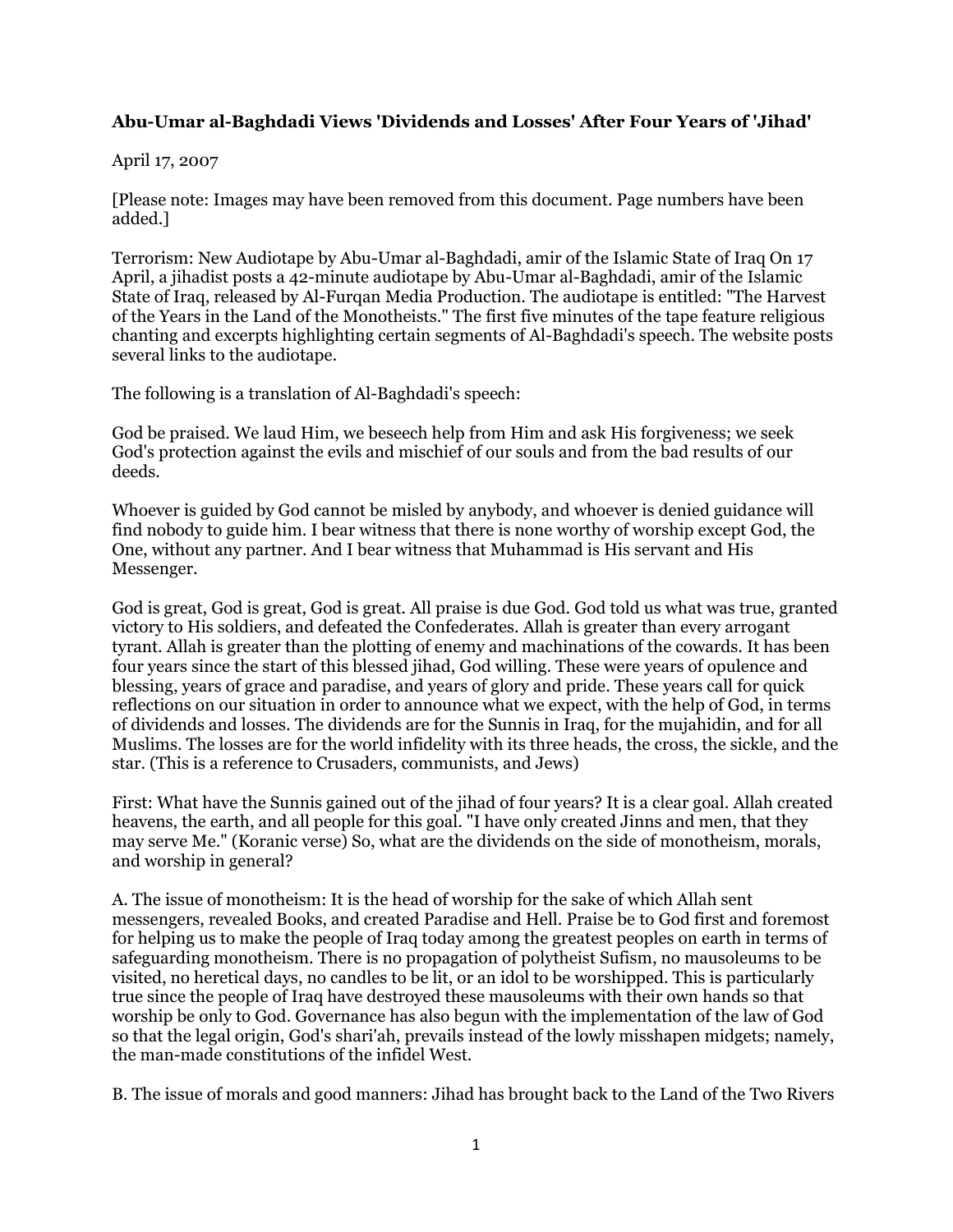the memories of the early conquerors, Khalid and Al-Muthanna, as well as the breezes of the Orthodox Caliphate, which has long shadows. So, go throughout the country to search for how many places left calling for vice and corruption, and how many unveiled women remained of those who tempt youths and seduce middle-aged men, and of those who are grabbed with the teeth of wolves and look like a commodity in a slaves market. Search to see: Does your ear hear a dancing party that angers God in the highest seven heavens? Praise be to God, there is nothing of this kind.

C. The issue of worship and social life: We praise God for the people have returned to their God. It is an irreversible return, God willing. A few people used to go to mosques in the past. We only used to see old people in them. Today, however, the visitors of mosques are the youths, the hope of the future. We have seen a shepherd taking some of his sheep and giving it as alms to the mujahidin to distribute them in accordance with the shari'ah. This is out of a religious devotion and love. This is exactly what the farmers and merchants do. Before this and that, it is needless to say that the Sunnis in Iraq are the people of jihad and endurance. Jihad is the peak of religion and the top of the pyramid of worship. You cannot find a house without having one of its members was martyred to be an intercessor and witness to them on the Day of Judgment, waiting a prisoner in the enemies' prisons, or treating a person who was injured by the tyranny of the infidel occupier.

O our people in the Land of the Two Rivers, for a poor and impoverished person to go to Paradise is for God much better and loved than a tyrant, rich, haughty ruler who goes to Hell. So, what counts is the end result, whether one goes to Paradise or to Hell. We have promised you to sacrifice our pure blood before your blood, sacrifice ourselves before you, and send our sons to battle before your sons. "If ye take a dislike to them it may be that ye dislike a thing, and Allah brings about through it a great deal of good." (Koranic verse) Perhaps, bodies could become healthier through sickness. As Al-Bukhari (one of the narrators of the prophet's sayings) said: "Ye are the best of peoples evolved for mankind. He said, the best of peoples are those who good to people. You bring them with the iron chains around their necks until they embrace Islam." Although we have not promised you with the fruits from heaven, but the very best of God is coming, God willing.

Second: What have the mujahidin gained in four years? The situation of the mujahidin has developed tangibly on the ideological, organizational, military, and political levels:

A. On the ideological level: In a record time, a large generation of the youths was trained on the forgotten ideology of loyalty (to Muslims) and disavowal (of non-Muslims). At a time when we used to read in the books of history and biography and term Ibn-al-Jarrah's (Abu-Ubaydah Amir Ibn-al-Jarrah, one of the military commanders in early Islam) killing of his father as strange, and the waiting by Abdallah of a signal from the prophet to kill his father, Ubayy Ibn-Abi-Salul, we now see with our own eyes and hear with our own ears something very strange from the Land of the Two Rivers. This is despite suspicions and desires. Here is a father killing his spy son with his own hands, and here is a tribe disavowing its son, the policeman of Al-Maliki. The strangest thing is that a woman has abandoned her husband because he reneged in support of the state of Al-Maliki and his party. The strangest of all these things, which Bush and those who planned for him his useless war did not expect, is that the Land of the Two Rivers are now competing, not on presenting flowers and expressing obedience, but on martyrdom in the cause of God. Hundreds of people seek death to live in the presence of God. Why not while they are the people of generosity and courage, and generosity and courage are twin brothers? In fact, the women of Iraq shed tears demanding martyrdom operations. However, we save them from doing anything men can do, except under special circumstances that are difficult men. What a pity for anyone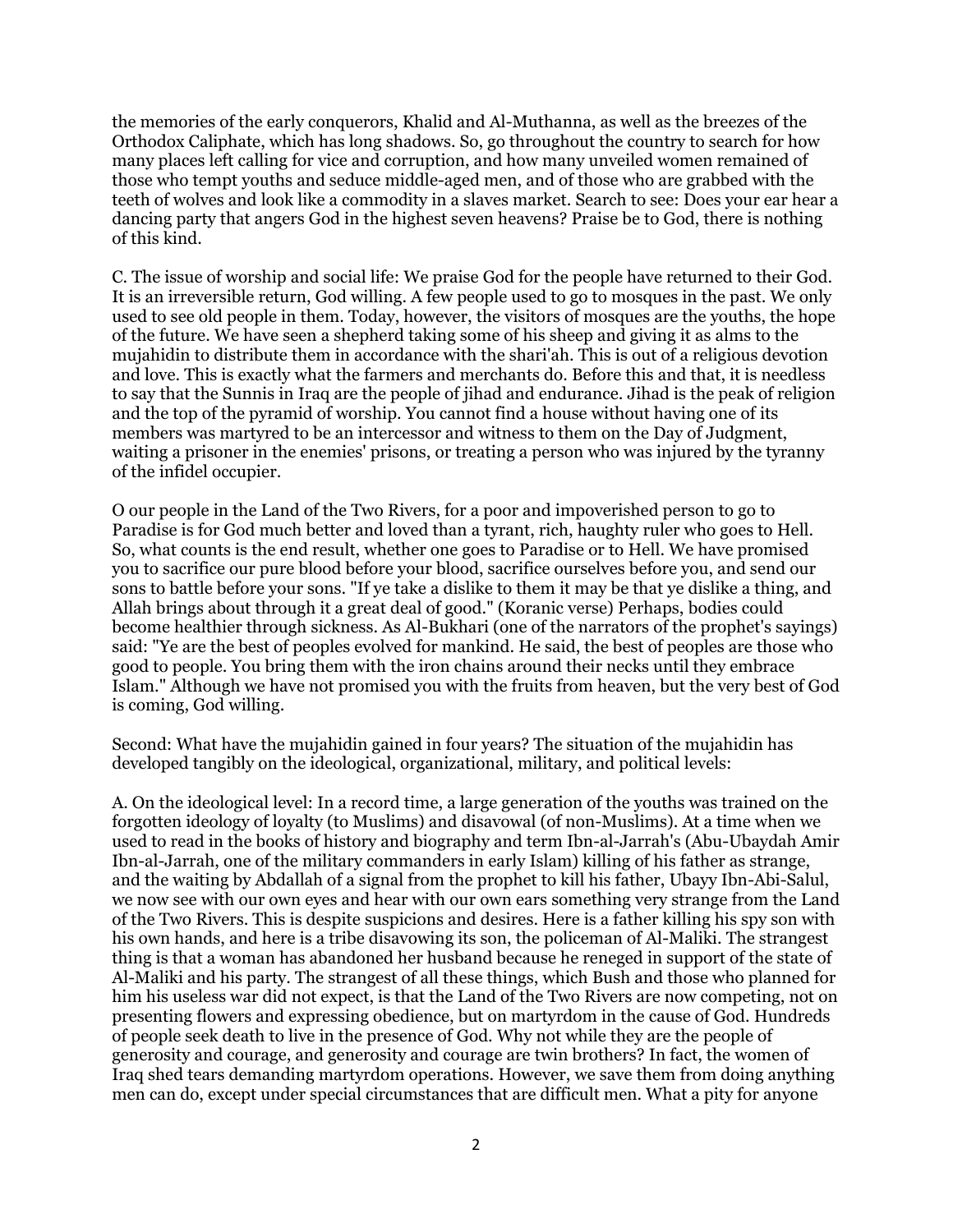whose courage was less than that of women.

B. On the organizational level: It has greatly developed, in quality, quantity, and nature. The area of the land on which the mujahidin apply the law of God has also expanded. Unity among the mujahidin and the nation was bolstered. The nation began to go back to its normal status as a nation of jihad. Take as an example the Al-A'zamiyah, Al-Fadl, Haifa, Al-Miqdadiyah, Balad Ruz, Mosul, Tall Afar, and many other areas.

C. On the military level: One of their devils was right when he said: "If Afghanistan was the school of terrorism, then Iraq is the university of terrorism." Here we are announcing the graduation of the largest batch in the history of Iraq, of the officers of jihad in the cause of God, and based on the highest international standards. Study is continuing without interruption, during summer and winter, and day and night. Praise be to God for granting us success. As with regard to equipment, you just name it. As for the field of electronics, the making of explosives, and the manufacturing of explosive charges, this was admitted by the enemies. The world has seen the hunters of mine sweepers. Concerning aircraft, the worshipped idol was broken. It is that lethal weapon with which they have terrorized the world and toppled the state of the atheist Ba'th. Yes, the mujahidin have downed a number of spy aircraft and helicopters. We carry good tidings to the nation that pleases its hearts and angers the enemies. In the field of weapons and equipment, we carry the good news to all the mujahidin all over the world in general and to the people of jihad in the Land of the Two Rivers in particular that the Al-Quds 1 missile has now entered the stage of military industrialization and production. With its high specifications in terms of length, weight, range, and accuracy, it can compete with what was made by the world states for the same military targets. "And those who strive in Our cause, We will certainly guide them to our Paths: For verily Allah is with those who do right." (Koranic verse)

D. On the political level: Four years have passed without mentioning the mujahidin except by speaking ill of them. However, the world today waits for their surprises, statements, and the speeches of its leaders. This is only as a result of the glory of jihad, and not the result of peaceful solutions, parliamentary meetings, or meetings with the rulers of Arab states. It is true to say that any people who abandon jihad will be humiliated. As for the sake of contrast, any people who adhere to jihad will triumph. Indeed, if the mujahidin today speak they will be heard, if they threaten they scare others, and if they achieve reconciliation they will be obeyed. This is the logic of politics at our time. The world only respects the strong.

Third: What has the Islamic world gained from the jihad of four years in the Land of the Two Rivers? They have gained materially and morally. If our war was a moral war, then we would be satisfied with the fact that the alleged US giant has collapsed under the strikes of the mujahidin during day and night. The fear from the US Marines and technology has disappeared from the hearts of all peoples of the world. The veil of what they call the deceptive Western civilization has also fallen. The hostility to all the institutions of the evil world order was consolidated in the hearts of the nation's sons, particularly to the so-called United Nations, which is united only on basis of injustice and aggression. All this was achieved thanks to God and then to the mujahidin. As on the material level, the Iraqi jihad has restored vigor to jihadist areas where there was a lull for some time after they were active. It has also paved the way for invading the Jewish state and the restoration of Jerusalem. This is like seeing Iraqi groups leave here to support the Al-Mahdi who is hanging with the curtains of Kaaba. Vigor was restored and the number of mujahidin has doubled many times. Their number has reached many thousands after they were a small group shortly after the fall of the state of the infidel Ba'th.

These are the dividends of the jihad of four years. So, what are the thorns that the infidel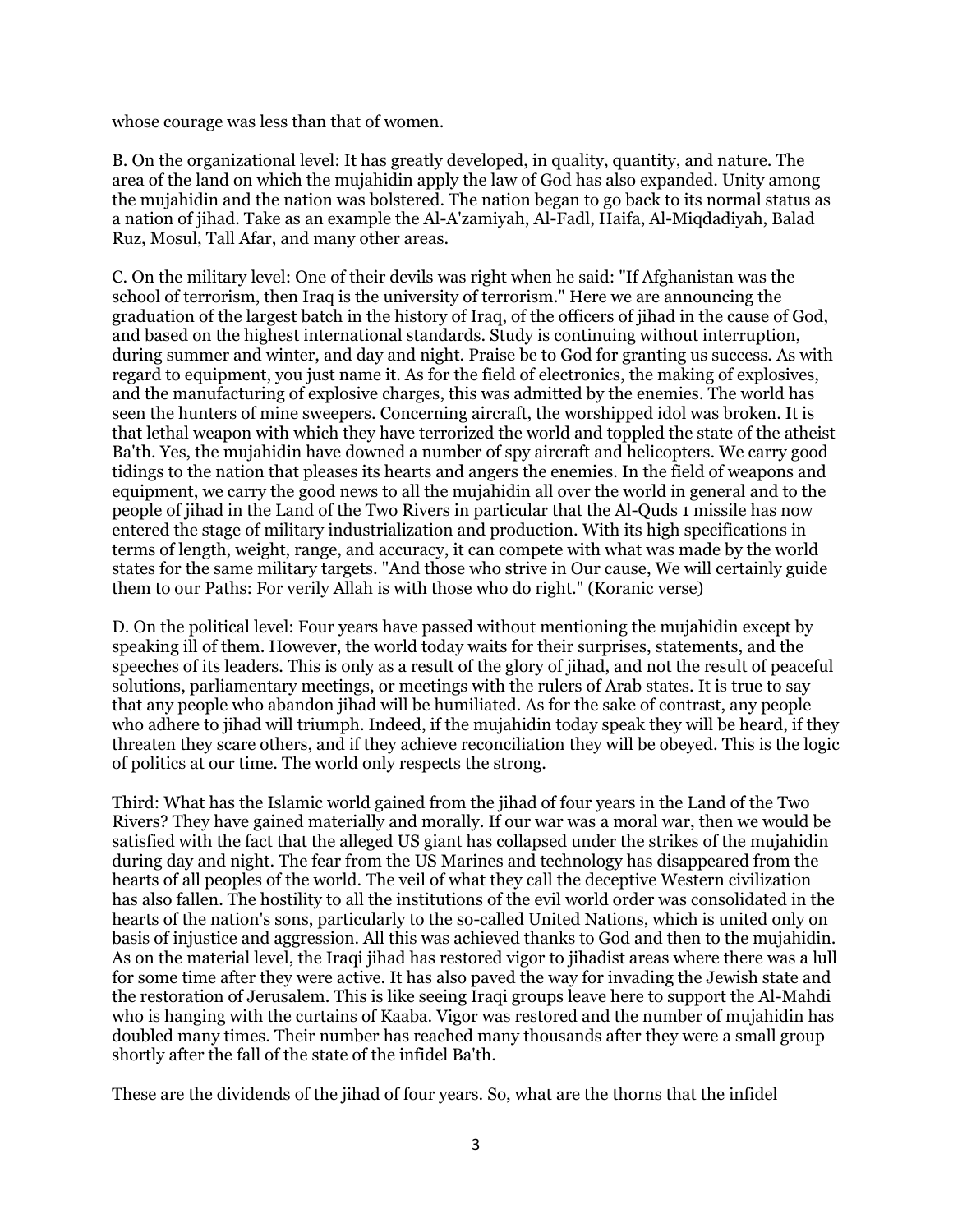occupier and his apostate henchmen have picked?

First: Four years of strikes and humiliation which make some sides here and there sacrifice their honor. The honor of the age's Satan and today's idol, the United States, led by their most stupid obeyed one, Bush, was rolled in the dust.

Second: Exhausting the US budget at the expense of social security, health, and education so that the money of the collaborating Gulf governments have failed to meet American needs.

Third: The fall of the leading figures in the Bush government, for they will end up in the garbage of history, pursued by the Lord's damnation and the questioning of misled nations. Perhaps we will see them in the near future in the dock on trial for their crimes - such as (Donald) Rumsfeld, George Tenet, John Bolton, and (former chairman of Defense Policy Board, US Pentagon) Richard Perle, while (George W) Bush Jr remains to wrestle with death alone.

Fourth: The collapse of US army morale and the increase of suicide cases and escape attempts, and chronic organic and psychological cases such as permanent tremor. Almost two thirds of the US army has taken part in the war, and that portends a complete collapse in the entire US military establishment. US strategy is expected to change from voluntary enlistment to conscription so as to avoid the imbalance in deaths, because they have realized that he who enters Iraq is lost, and he who leaves it is newly born, as they say.

Fifth: The American people have lost confidence in their historical ruling institutions in the White House and the intelligence service, which - under the direction of the Jews -- have lied to their people in giving reasons for their wars, especially in their war on Iraq.

Sixth: The failure of the US-Jewish scheme in the region and the halt of the octopod advance to exercise complete control of the region, especially over the sources of oil.

Seventh: The exposure of the deception of the alleged world peace and the uncovering of world capitalism.

Those are the outlines of the gains and losses in the past four years. They represent two things, after God's help and blessing: The first is that jihad has been adopted as the primary solution to drive out the unbelievers and apostates from Muslim countries. The second is to "hold fast to the rope of God" (a Koranic phrase) and the community (al-jama'ah). The community has three requirements: First, to respond to the clear canon law order in the Book and the Prophet's Tradition. God has ordered there should be a community and concord, and prohibited division and discord. God says: "Hold fast to the rope of God altogether, and do not split into factions"; and He said: "As for those who have divided their religion and broken up into factions, have nothing to do with them (O Prophet)"; and Almighty God said: "This is My straight path, so follow it, and do not follow other ways: they will lead you away from it"; and He said: "and do not quarrel with one another, or you may lose heart and your spirit may desert you." (all Koranic verses)

The Prophet Muhammad said: "Keep to the community (al-jama'ah), for the wolf eats from among the stray sheep," and he said: "Safeguard the community and beware division, for Satan is with the person who is alone, and he is farther away when two persons are together. He who wants the comfort of heaven should stick to the community," and he also said: "God supports the community."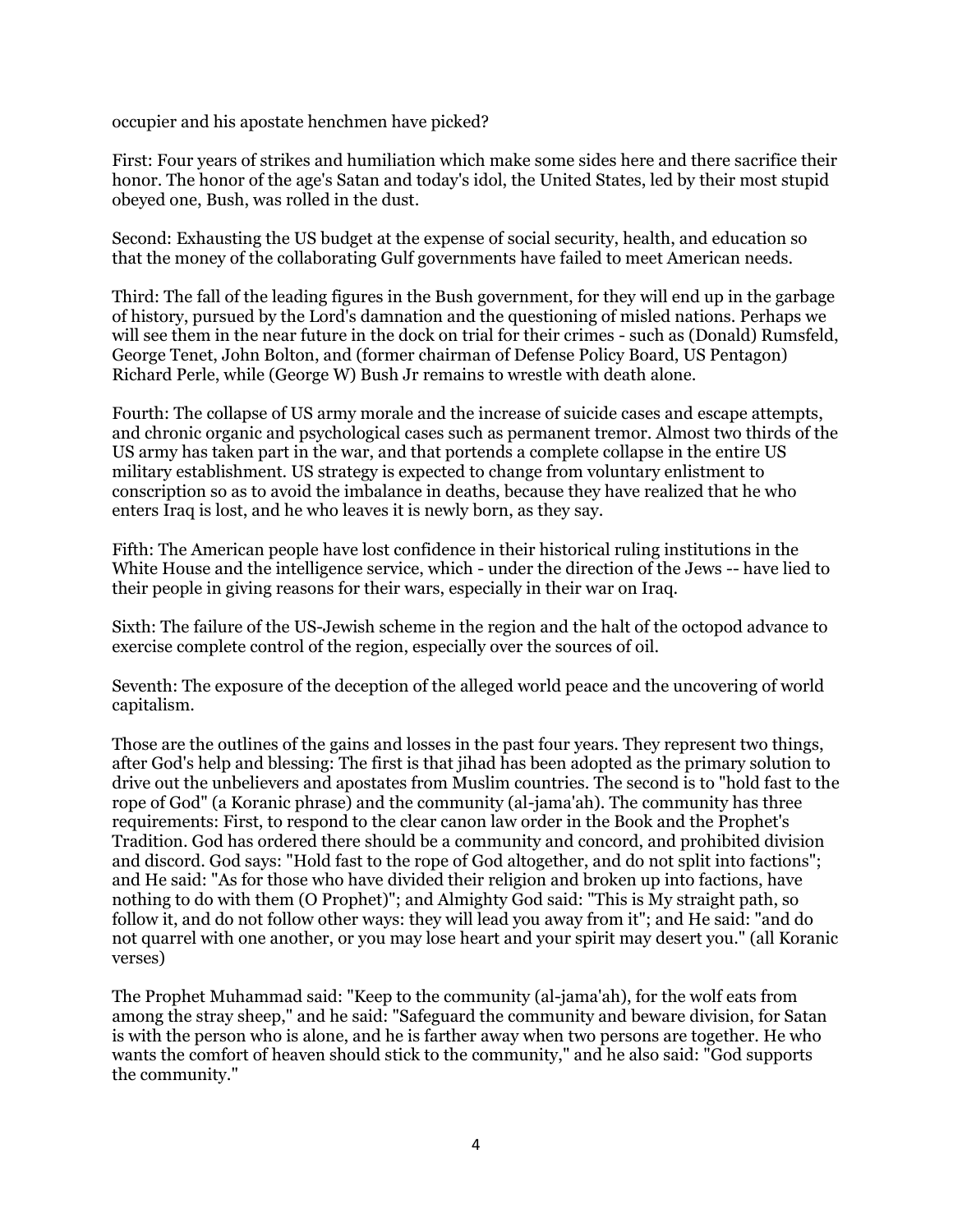Ibn-Taymiyah (1263-1328 A.D., a Muslim jurist of the Hanbali school of thought) said: "Division and discord are among the causes of evil, corruption, and suspension of rulings, and that is well known to knowledgeable scholars." According to Sahih Muslim (an authoritative collection of Muhammad's sayings), the Prophet Muhammad broke fast on the day of the Victory of Al-Hudaybiyah and he wanted the people to break the fast. He was later told that some people have fasted. He said: "Those are the disobedient. Those are the disobedient." He has censured their fasting, although by doing so they were worshipping God, but in that situation it harmed the general interest, and weakened the jihad. Which is more harmful: fasting or departing from the consensus? "Stern words may sometimes cure a malady, when gentle words do not cure it." (Verse from a poem)

Worshipping is a collective task, for worshipping by the worshipper does not exist in its full meaning except within a community. The first generation (of Muslims) realized that fact, and that it is part of the nature of this religion. The community (spirit) was entrenched within them, and thus if they go to a place they join each other, so that one would say: If one were to cast a garment on them, it will cover them all.

Indeed, the blessing of the community includes eating. The Prophet said: "The most preferred food for God is that in which many people join." The Prophet also said, stressing the importance of the community: "The more there is of anything, the more it is beloved to Almighty God." The second cause: The duties of change are undertaken only by a community, and if a duty cannot be carried out without something that something itself becomes a duty. God says: "Help one another and do what is right and good." Ibn-al-Qayyim (a student of Ibn-Taymiyah, died 1350 A.D.) said: "Let each one of you help his companion in knowledge and deed, for the worshipper cannot know that by himself or be able to do it."

The community is the first element of strength to achieve the concept of preparation and victory - "The arrows do not break when bound together, and if they are separated they break one by one." (Verse from a poem)

The third cause: The community is the practical embodiment of al-wala wa al-bara (concept of loyalty to God, His messenger, and the believers, and not taking polytheists as guardians or keepers) in Islam. The believers' attachment to one cohesive community that acts together embodies -- after their attachment to monotheism -- that belief in actual life. God says: "Those who believed and emigrated and struggled for God's cause, and those who gave refuge and help they are the true believers." That is why such loyalty was the most important element of inducement for it is the practical response to partisanship that constituted pre-Islamic (jahili) loyalty. "The disbelievers support one another. If you do not do the same, there will be persecution in the land and great corruption." (Koran) That is God says: "Fight all the polytheists as they are fighting all of you."

Let everyone know that our aim is clear: the establishment of God's law, and the path to that is jihad in its wider sense. That is not achieved as it should be, except through the community. We know its requirements. Consequently I address calls:

The first such call is to all Muslims throughout the world. The Prophet said: "Any person who lets down a Muslim in a matter in which his honor is disparaged and his sanctities are violated is bound to be let down by Almighty God in a matter in which he wants to be supported. Any person who comes to the support of a Muslim in a matter in which his honor is disparaged and his sanctities are violated is bound to be supported by God in a matter in which he likes to be supported." The Muslim is the brother of the Muslim, and they are united by brotherhood in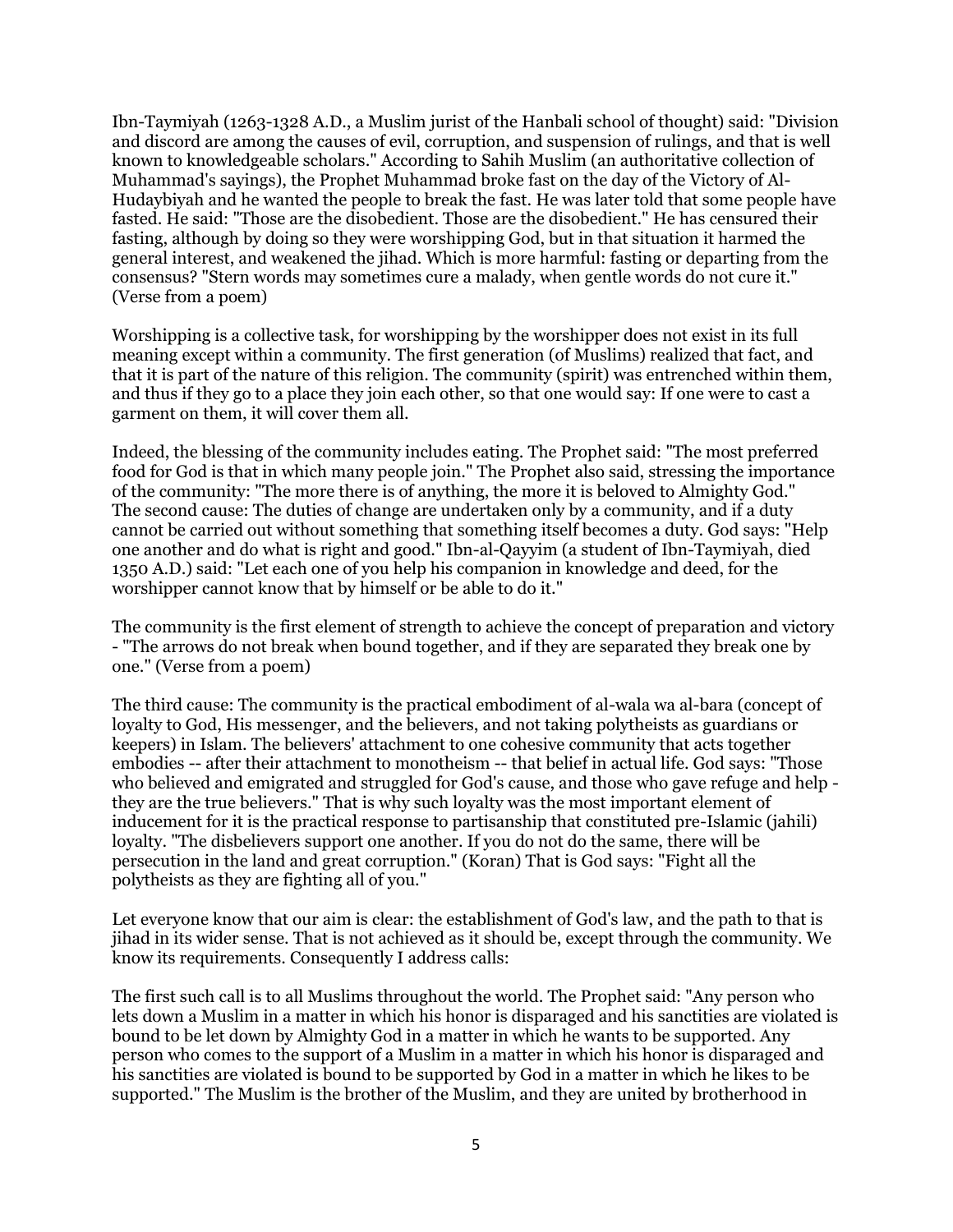faith. "Believers are brothers." (Koran)

However many the homelands may be, Muslims are equal in the inviolability of their blood; the lowest among them enjoys their protection, and they are united against others.

The second call: O Sunnis in Iraq in particular, know that the mighty oppressor of the age, America -- and its allies -- have known your strength and intrepidity, and they have sought to win you over so that you leave your mujahidin brothers, or at least to neutralize you. Had it not been for the mujahidin, the descendants of Ibn-al-Alqami (the vizier who is said to have betrayed the Abbasid caliph to the invading Mongols in 1258 A.D.) would have tortured you. You are not unaware of what they are doing in their prisons.

The third call is addressed to the tribal shaykhs in particular: Know - may God set me and you on the right path - that every one of you is a shepherd, and all of you are responsible for their herd. Let each one of you consider what key h e is: There are people who are keys that let in what is good and ward off what is bad, and there are people that ward off what is good and let in what is bad. Blessed are those who God has made keys to what is good, and woe to those who God has made keys to what is evil. Take the same stand as that taken by the Prophet's Companion, Urwah al-Thaqafi: When the Prophet Muhammad died, Thaqif wanted to renounce Islam, and Urwah Bin-Mas'ud al-Thaqafi said to them: "O Thaqif, you were the last to convert to Islam, do not be the first to become apostates." They refrained from becoming apostates and he was a good leader for them. "Be a man, so that those who come after him will say: He has passed and that is the trace." (A saying)

My brothers, know that reneging on the pledge that is between us is a big sin. God says: "Those who break their covenant with God after it has been confirmed, who sever the bonds that God has commanded to be joined, who spread corruption on the earth - there is the curse and their is the ill abode." Brothers, do not follow those occupiers and their criminal lackeys, for it is better to die while biting cheese than to follow any of them. Let not the seeking of a living or the harvesting of crops make you disobey God, for attaining what God has to give is achieved only by obeying Him. What is destined to be attained, is bound to be attained. Eat in dignity, not in humiliation.

I say to you and to Muslims in general what Abu-Bakr al-Siddiq (the first caliph) said: "Obey me as long as I obey God in running your affairs. If I disobey Him you do not owe me any obedience."

The fourth call is to those among our sons and clans who stood with the occupier and his collaborators: Know that the Prophet Muhammad said: "A band of my nation (ummah) will be fighting in the cause of God, repulsing their enemy, undaunted by those who disagree with them, until Judgment Day."

Do you, O worshippers of God, know who are the worst of people? Among the worst people are those who lost their hereafter for the sake of another person's temporal world. Let no enemy make you against your religion, by finding an excuse for every sin, and seizing on a fatwa to justify every offense. What is permissible is clear, and what is wrong is clear. "We patch our temporal world by tearing up our religion, and the result is that we lose both our religion and our temporal world. Blessed is he who has preferred to obey God, and gave his life in return for what he expects." (verses from a poem) You still have the chance, O you who rebel against God's law and against His mujahidin worshippers and pious men, those who defend your honor, homeland, property, and above all your religion.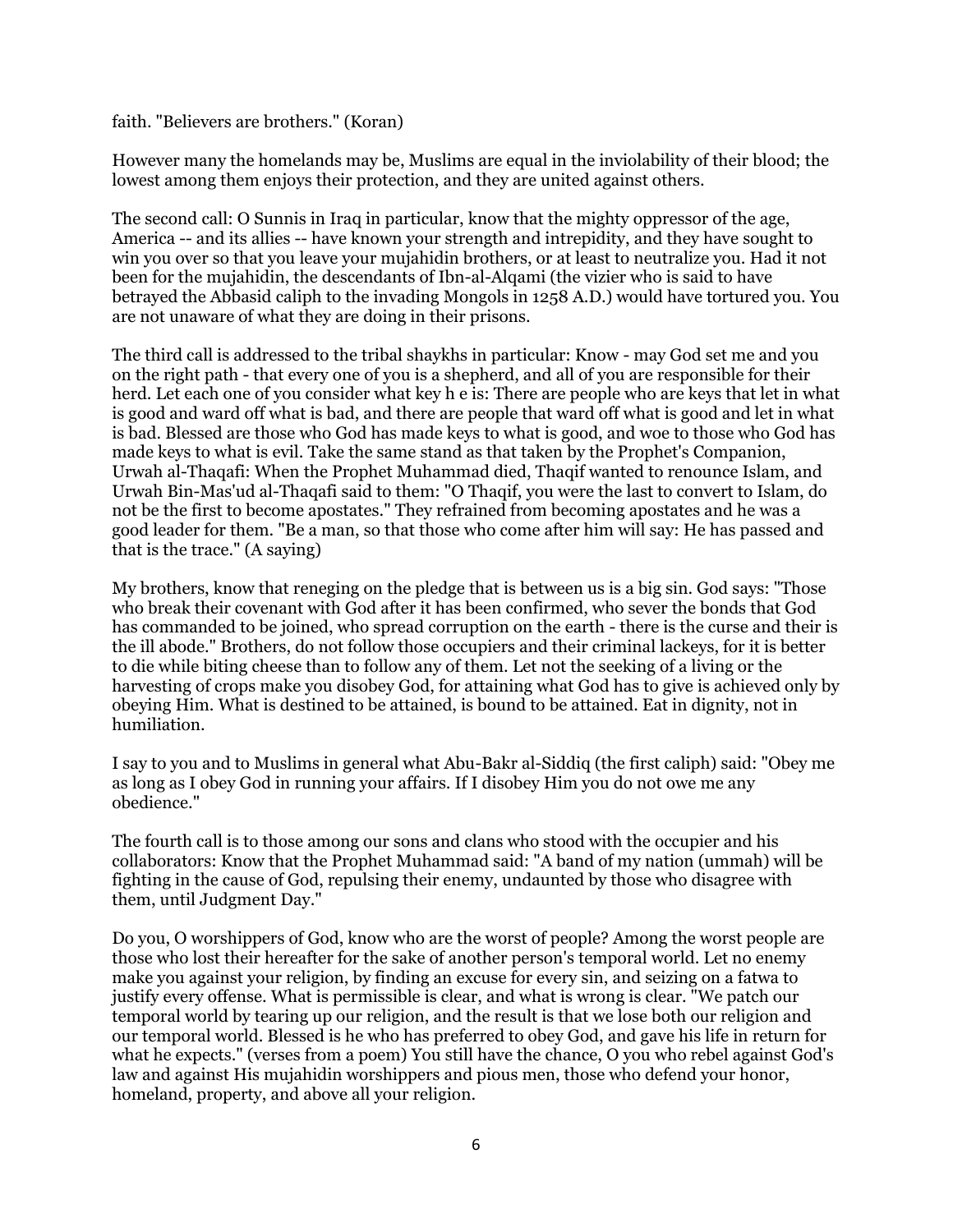O worshippers of God, it is not we who have violated the honor of your mothers, sisters, and daughters in Abu-Ghurayb, and voluntarily broadcast that on television in order to humiliate you. We are not the ones who raped the free and chaste Abir al-Janabi and set her corpse on fire. We are not those who raped Sabrin in broad daylight. Those who did that are those you with whom you are standing among the regime and the occupiers.

On the contrary, some days after that we arrested 39 apostates among those people, and we killed them to avenge your honor, and we launched a campaign to avenge our honor as well, a campaign that is continuing to this day until God decides their fate.

I remind you of what the poet said: "One may hope that all enmities will turn into friendships, except the enmity of those who were your enemy in religion." Repent, for God has said: "God will support those who support Him." However, you are - as the Prophet has said - in a hurry. The fifth call: To all the mujahidin in the Land of the Two Rivers: I remind you of what Almighty God has said: "Content yourself with those who pray to their Lord in the morning and evening, seeking His approval, and do not let your eyes turn away from them." Everything you leave to Almighty God, God will give you what is better instead of it. Know that according to Sunan al-Tirmidhi (an authoritative collection of Muhammad's sayings), the Prophet has said: " Shall I tell you of a rank better than fasting and praying? They said: Yes. The Prophet said: To reconcile those who bear animosity toward each other." The bearing of animosity is harmful. Do not bear grudges against other.

God has pointed the cause of our weakness when He said: "and do not quarrel with one another, or you may lose heart and your spirit may desert you." The Prophet - according to Abi-Dawud and Al-Tirmidhi (both collectors of Muhammad's sayings) -- has prohibited us from setting animals against each other, but is not the setting of human beings against each other worse, and the setting of Muslims against each other worse, and the setting of mujahidin against each other even worse?

I remind you of the stand of (first Umayyad caliph) Mu'awiyah Bin-Abi-Sufyan. It is said that (the Byzantiumn Emperor) Heraclius offered him assistance when he heard of his disagreement with (fourth caliph after Muhammad) Ali, the latter answered him in words that can be written in gold: "Dog, if you advance one inch, you will see me a soldier under Ali's banner." Hold on to the community, for what you hate in being in a community and in obedience is better than what you like in division, as Ibn-Mas'ud said.

O brothers in the Ansar al-Sunnah (Supporters of Sunnis) Army and in the Mujahidin Army: The friendship between us is deep. The bonds of faith and love are too great and strong to be harmed. O my sons in the Islamic Army, know that I am prepared to shed my blood to spare yours, and offer my honor to protect yours. By God, you will hear from us only what is good, and you will see from us only what is good. Rest assured, for what is between us is stronger than what some people think, may God forgive them.

O soldiers of the 1920 Revolution: Yes, the devil has resorted to sowing discord and incitement between us and you, the devil of the Islamic Party and its henchmen. However, the reasonable among your battalions have averted deterioration in the situation and have sat down with their brothers in the State of Islam, in order to diffuse the sedition and to sow the seeds of amity. We pin our hopes on them, God willing. We owe it to God to protect your blood and the blood of every Muslim who has not committed an act of open idolatry or shed blood when he is forbidden to do so. Fear God and do not forget the lofty goal, namely that the word of God prevails, not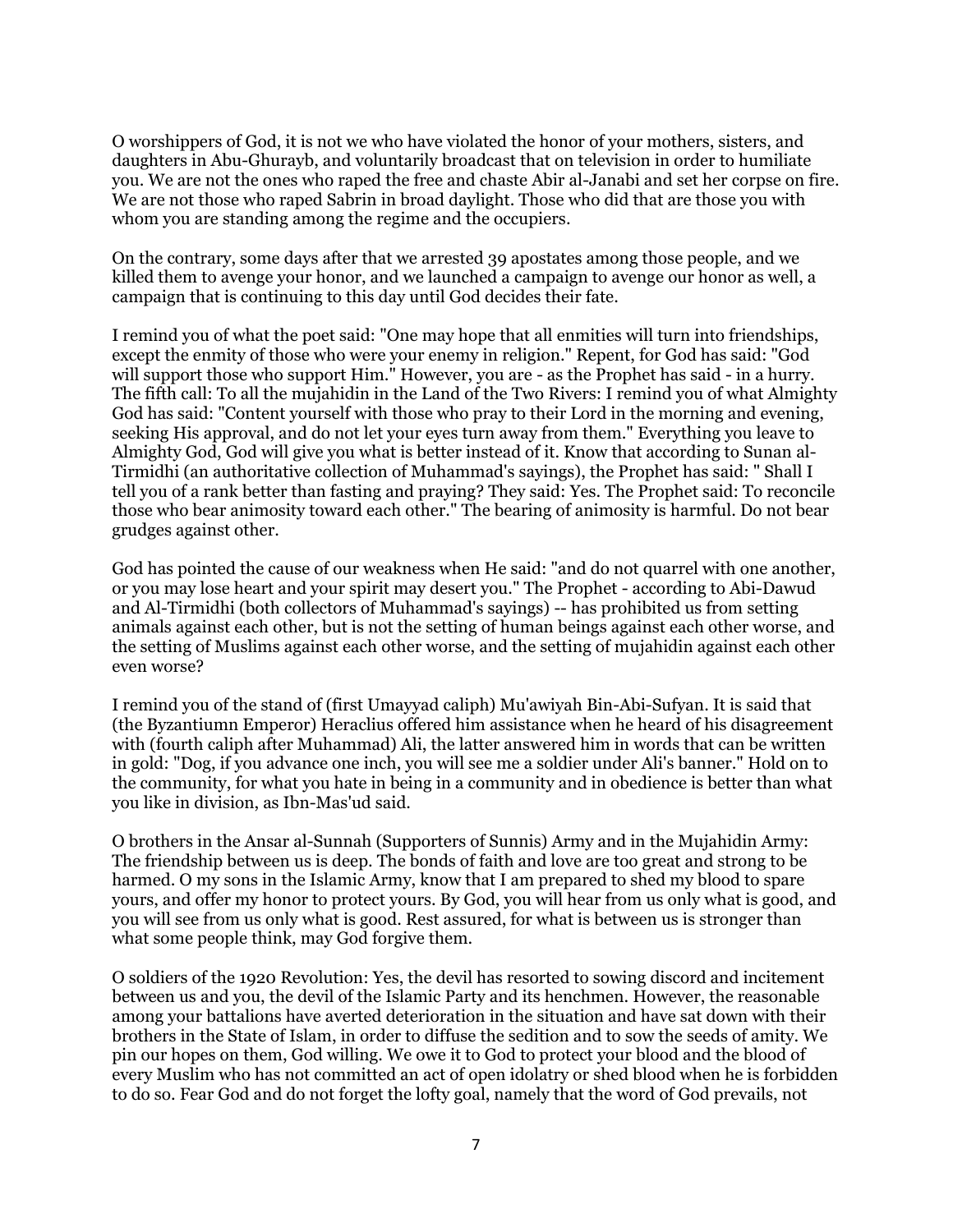abhorrent nationalism. You have only one soul and you are responsible for it on Judgment Day. O worshippers of God everywhere. Know and teach others that we are bound by the Prophet's guidance in the matter of blood. In the farewell pilgrimage, the Prophet Muhammad said: "Your blood, property, and honor are inviolable to you, just as this day is inviolable, in this country, in this month." The Prophet said: "The Muslim's blood, property, and honor are inviolable for the Muslim." Ibn-Mas'ud (a celebrated seventh century A.D. authority on Muslim Tradition) is quoted as saying: "The Prophet, may God's prayers and peace be upon him, said: The first thing on which people are judged on Judgment Day is (the shedding of) blood." Ibn-Umar (son of second caliph) said when he looked at the Ka'bah: "How great you are, and how great is your inviolability. Yet for God, the believer is more inviolable than you are." Ibn-Umar also said: "Among the predicaments from which there is no way out for those who have become embroiled in them is the shedding of inviolable blood without justification."

Therefore we turn to God and cite you as witnesses that we do not deliberately shed the blood of a protected Muslim, as long as he has prayed as we do, and turned toward our Qiblah (direction of prayer), and ate our slaughtered food. By God, if I hear of anything to the contrary I will stand to be judged, in humility before God, in the presence of the weakest Muslim in the Land of the Two Rivers, until he takes his right from me even if it is by shedding my blood. By God, we have not abandoned the worldly life in order to go to hell, for the sake of a leadership in which we do not know what God will do with us tomorrow, let alone the blood of the mujahidin and the good people who were the first to volunteer, which is even dearer to us.

According to Musnad Ahmad, Ibn -Jurmuz asked permission from Ali to enter, and Ali said: Inform the killer of Ibn-Safiyah that he will go to hell. I heard the Prophet Muhammad say: Every prophet has an apostle, and my apostle is Al-Zubayr.

I do not exonerate my brothers among the soldiers of the (Islamic) State of things of which I do not know, but I expect them to be among the most God-fearing in this matter. We have known and tested them, and I am just a soldier among them. They are not better than Khalid (Ibn-al-Walid, a contemporary of Muhammad and a military commander), when he killed people who did not express well their Islamic faith, and the Prophet Muhammad said: "O God, I ask you to absolve me of what Khalid has done." Yet the Prophet did not dismiss him and did not defame him. Fear God when talking about those who have risen to champion God's religion, God rewards them.

My last call is addressed to my sons, the soldiers of the Islamic State: O mujahidin, do not stop a river you caused to flow by making sacrifices, or demolish an edifice you have raised by your efforts. Do not consider everyone who disagrees with you an adversary, and do not consider everyone who accompanies you a friend. Those who disagree with you may be among your best friends. Be like the sea that is not unsettled by buckets, and be forgiving, for God gives strength and pride to the forgiving.

Ala Ibn-al-Hadrami said: "If they tamper with evil be forgiving, and if they conceal the talk from you do not ask. What you hear of it hurts you, and what they said behind your back has not been said." The Prophet Muhammad said: "If one were to insult you and blame you for something which is not in you, do not blame him for something that exists in him. Be good to those who have harmed you." Al-Bayhaqi quotes the Prophet as saying: "Visit he who does not visit you, and present a gift to he who does not present a gift to you. The perfect dealing is to maintain contact with he who has cut you off, give to he who has deprived you, and to forgive he who has wronged you."